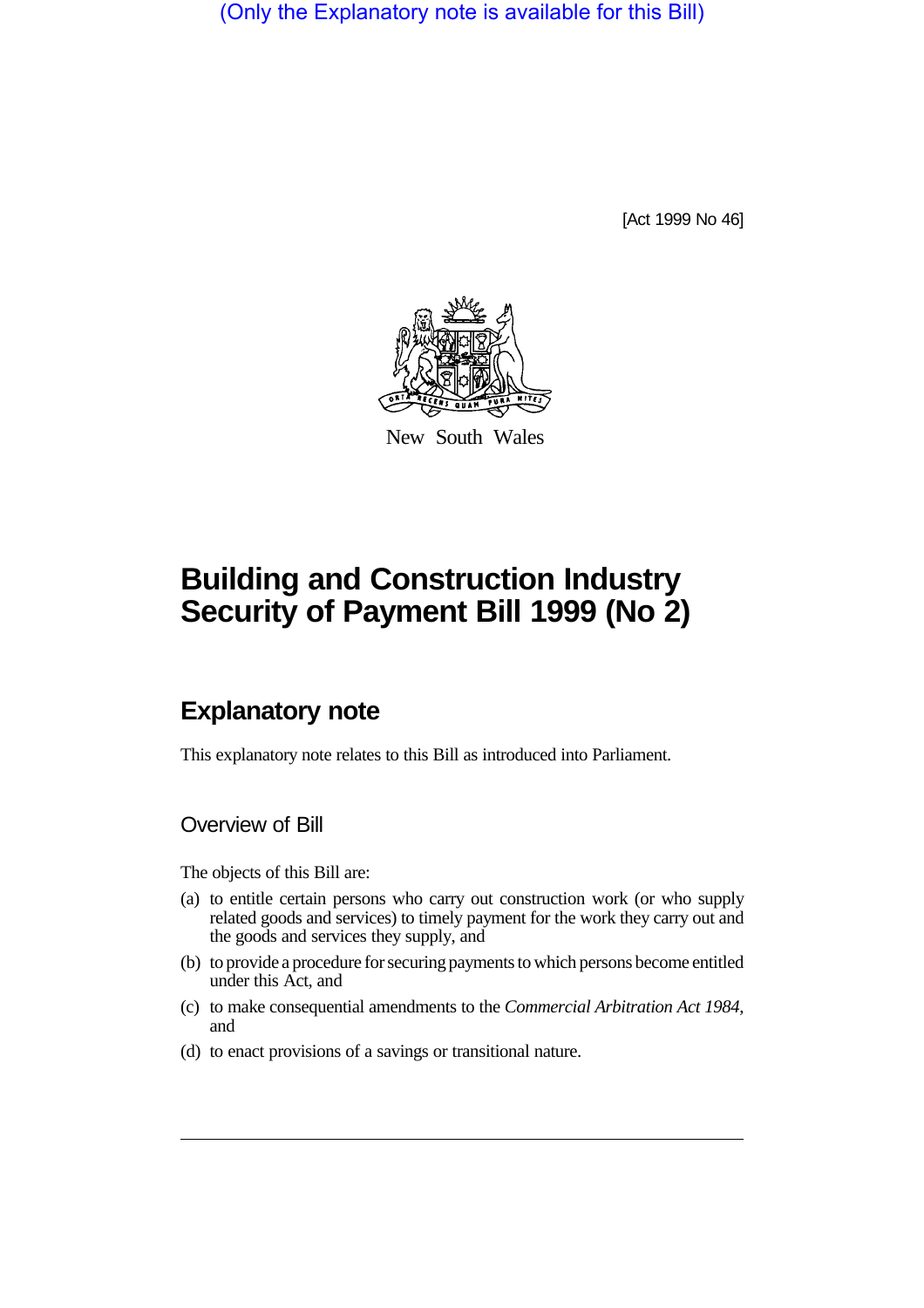Explanatory note

# Outline of provisions

# **Part 1 Preliminary**

**Clause 1** sets out the name (also called the short title) of the proposed Act.

**Clause 2** provides for the commencement of the proposed Act on a day or days to be appointed by proclamation.

**Clause 3** sets out the object of the proposed Act.

**Clause 4** defines certain words and expressions that are used in the proposed Act. These include the core concepts of *construction contract* (which means a contract or other arrangement under which one party undertakes to carry out construction work, or to supply related goods and services, for another party), *construction work* (which is defined in clause 5) and *related goods and services* (which is defined in clause 6).

**Clause 5** defines the expression *construction work* for the purposes of the proposed Act. The definition can be widened or narrowed by regulations under the proposed Act.

**Clause 6** defines the expression *related goods and services* for the purposes of the proposed Act. The definition can be widened or narrowed by regulations under the proposed Act.

**Clause 7** provides for the application of the proposed Act to all construction contracts, whether written or oral, or partly written and partly oral. Certain classes of contract are excluded from the proposed Act, as are certain classes of contractual provisions. Other classes of construction contract can be excluded from the proposed Act by regulations under the proposed Act.

## **Part 2 Rights to progress payments**

**Clause 8** provides that on and from each reference date, a person who has undertaken to carry out construction work, or to supply related goods and services, becomes entitled to a progress payment. A *reference date* is a date ascertained in accordance with the terms of the construction contract as a date for making a claim for a progress payment or as a date by reference to which the amount of a progress payment is to be calculated or, if the contract contains no such terms, a date occurring at 4-weekly intervals from the commencement of construction work, or the supply of related goods and services, under the contract.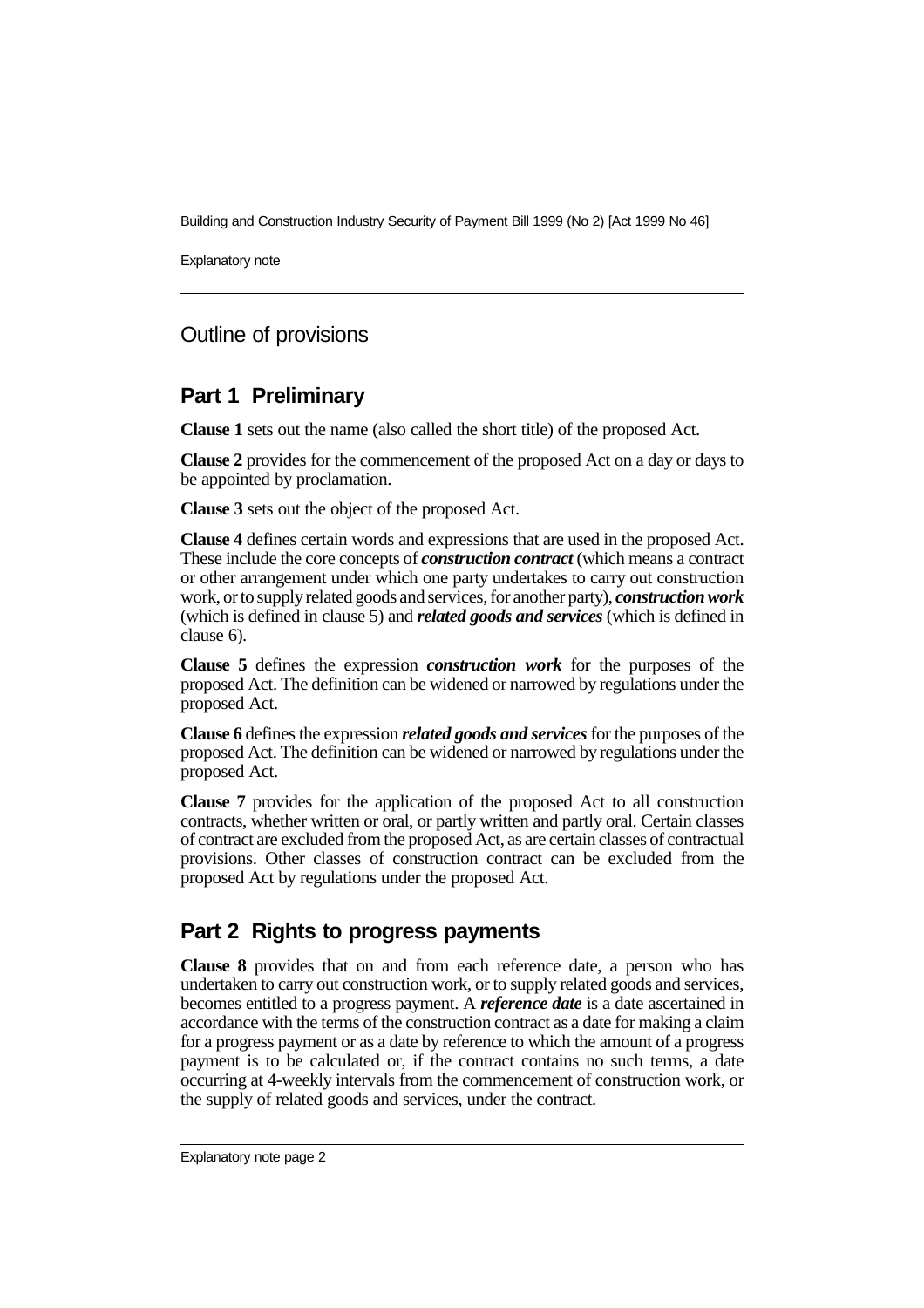Explanatory note

**Clause 9** provides for the amount of a progress payment to be ascertained in accordance with the terms of the construction contract or, if the contract contains no such terms, according to the value of construction work carried out, or related goods and services supplied, under the contract.

**Clause 10** provides for the manner in which the value of construction work carried out, or related goods and services supplied, under a construction contract is to be valued.

**Clause 11** provides that a progress payment becomes due and payable in accordance with the terms of the construction contract or, if the contract contains no such terms, at the end of 2 weeks after a progress claim is made in relation to that payment under Part 3 of the proposed Act.

**Clause 12** provides that a "pay when paid" provision of a contract has no effect in relation to construction work carried out, or related goods and services supplied, under a construction contract. A "pay when paid" provision is a provision that makes one person's payment dependent on another person's payment.

# **Part 3 Procedure for recovering progress payments**

#### **Division 1 Payment claims and payment schedules**

**Clause 13** enables a person who is entitled to a progress payment under proposed Part 2 (the *claimant*) to serve a payment claim on the person who is liable to make the payment. The claim will set out the amount to which the claimant claims entitlement.

**Clause 14** enables a person on whom a payment claim is made (the *respondent*) to reply to the claim by providing a payment schedule to the claimant. The schedule will set out how much the respondent proposes to pay the claimant and when.

**Clause 15** provides that a claimant will be able to recover the whole amount of his or her claim as a debt, and to suspend carrying out construction work, or supplying related goods and services, if the respondent fails to provide a payment schedule within the time allowed under clause 14.

**Clause 16** provides that a claimant will be able to recover the amount set out in the respondent's payment schedule, and to suspend carrying out construction work, or supplying related goods and services, where the respondent provides the payment schedule within the time allowed under clause 14 but fails to pay that amount by the due date referred to in clause 11.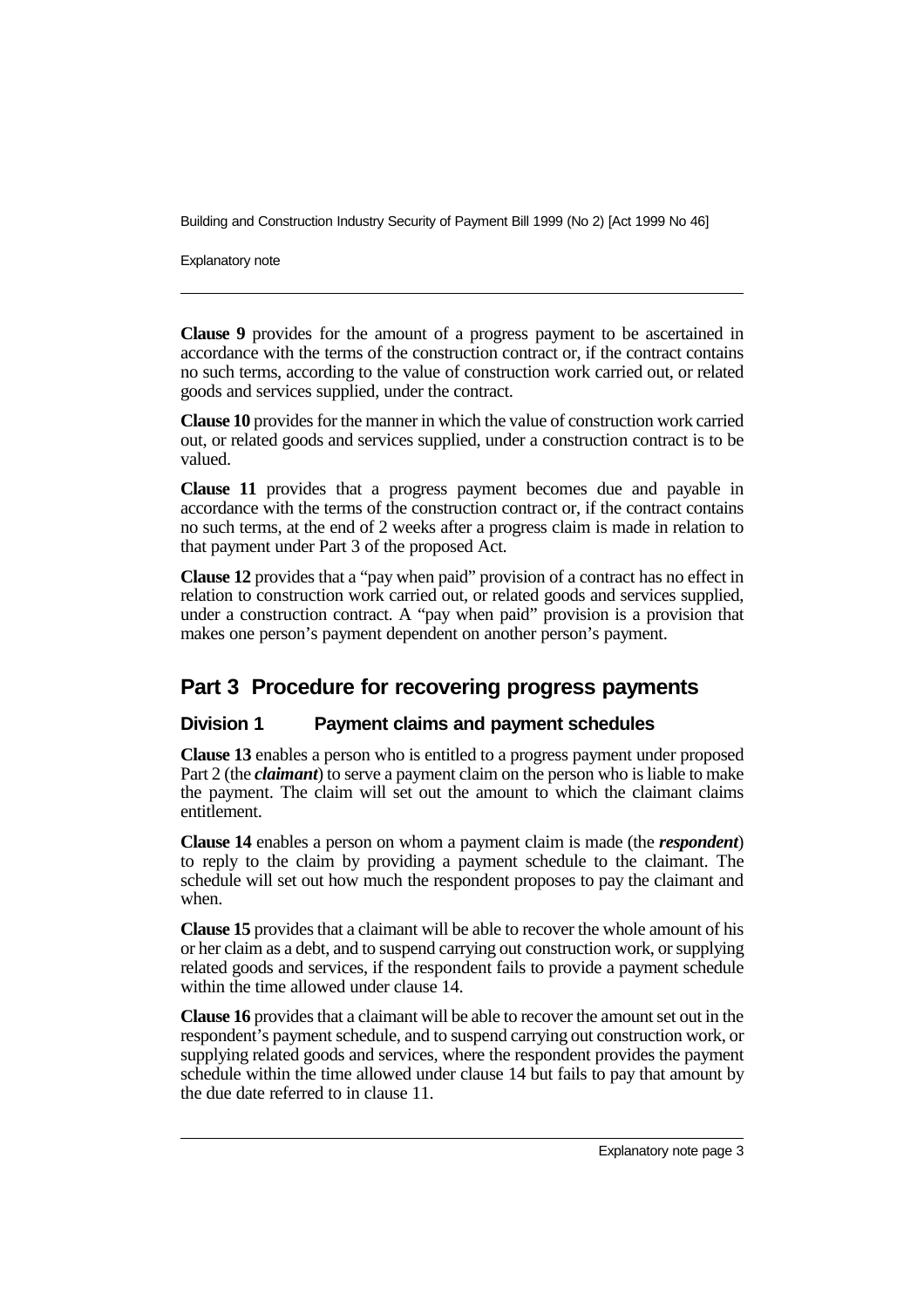Explanatory note

#### **Division 2 Adjudication of disputes**

**Clause 17** enables a claimant to apply for adjudication of the amount of a progress payment payable in the event that the amount set out in the respondent's payment schedule is less than the amount set out in the claimant's payment claim. The application will have to be made within 5 days after the claimant receives the payment schedule, and will be able to be made directly to an adjudicator agreed between the claimant and respondent or to an authority authorised to nominate adjudicators for the purposes of the proposed Act.

**Clause 18** requires an adjudicator to be a natural person and to have such qualifications, expertise and experience as are prescribed by the regulations, and prohibits a person from being an adjudicator in relation to a particular construction contract if the person is a party to the contract or in such circumstances as are prescribed by the regulations.

**Clause 19** provides that the appointment of an adjudicator is effected by the adjudicator causing notice of his or her acceptance of the adjudication application to be served on the claimant.

**Clause 20** enables the respondent to lodge with an adjudicator the respondent's response to the claimant's adjudication application.

**Clause 21** sets out the manner in which, and the time within which, an adjudicator is to determine an adjudication application.

**Clause 22** provides that the adjudicator is to determine an adjudication application by determining the amount of the progress payment to be paid and the date on or before which it must be paid.

**Clause 23** provides that if the adjudicator determines an amount that the respondent must pay as a progress payment, the respondent must pay that amount to the claimant or give the claimant security for payment of that amount. Acceptable security will consist of a guarantee from a recognised financial institution, a deposit into a designated trust account or any other security agreed between the claimant and the respondent.

**Clause 24** deals with the establishment and operation of trust accounts that are used for the purposes of giving security as referred to in clause 23.

**Clause 25** provides that a claimant will be able to recover the adjudicated amount as a debt, and to suspend carrying out construction work, or supplying related goods and services, while the amount remains unpaid.

Explanatory note page 4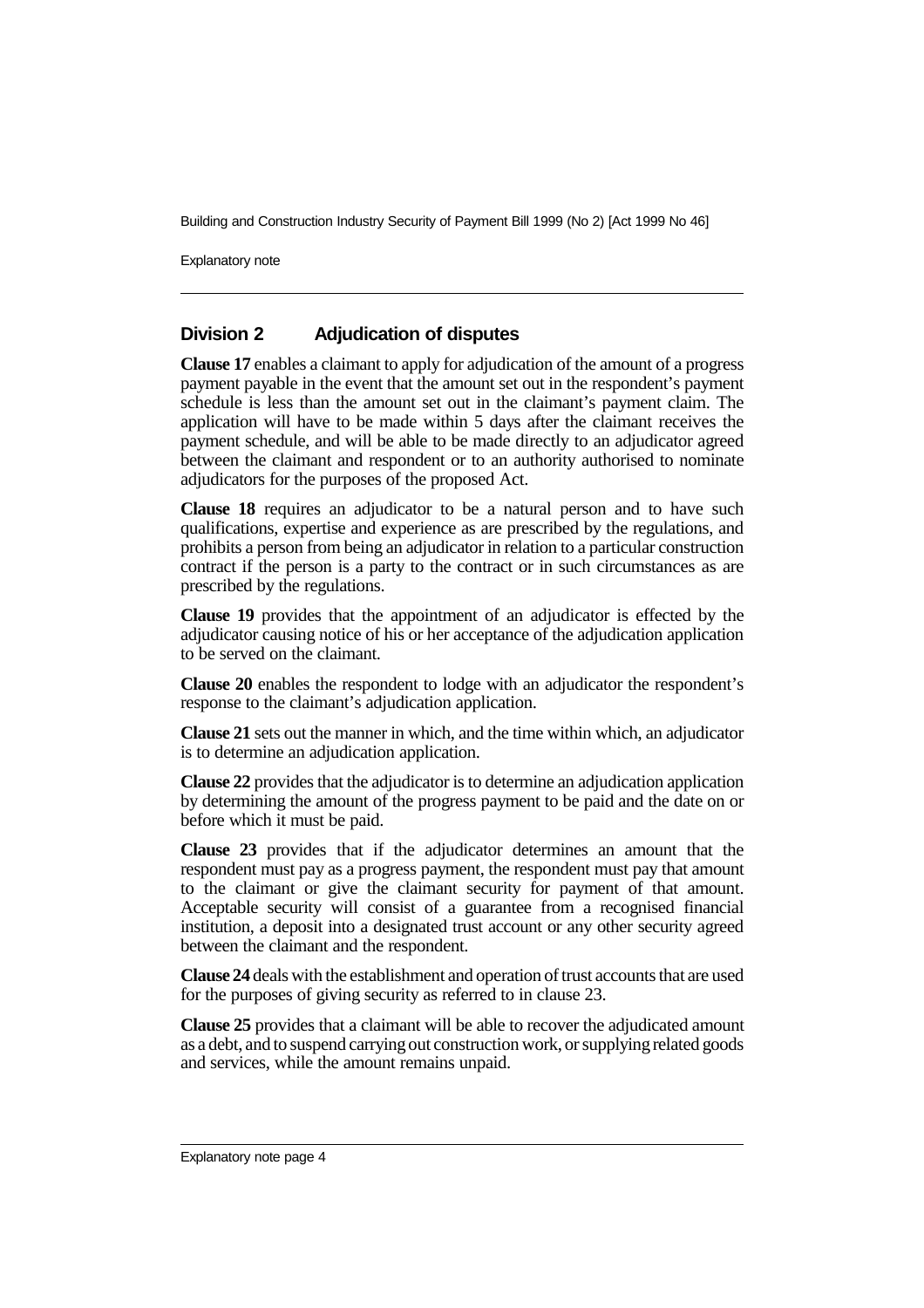Explanatory note

**Clause 26** enables a claimant to make a new adjudication application in the event that a previous application is not accepted by an adjudicator within 4 business days after it is made or if an adjudicator fails to determine the application within the time allowed under clause 21.

#### **Division 3 Claimant's right to suspend construction work**

**Clause 27** entitles a claimant to suspend the carrying out of construction work (or the supply of related goods and services) if at least 2 business days have passed since notice of intention to do so has been given as referred to in clause 15, 16 or 25. A claimant who suspends the carrying out of construction work (or the supply of related goods and services) under the proposed section will be immune from civil liability as a consequence of doing so.

#### **Division 4 General**

**Clause 28** enables the Minister administering the proposed Act to authorise persons as nominating authorities (to nominate adjudicators for the purposes of the proposed Act) and to withdraw any authority so given. The Minister's decisions in this regard will be reviewable by the Administrative Decisions Tribunal.

**Clause 29** provides for the fees payable to an adjudicator in relation to his or her adjudication of an adjudication application under proposed Division 2 of Part 3. In particular, an adjudicator will not be entitled to be paid any fees if he or she fails to determine such an application within the time allowed under clause 21.

**Clause 30** ensures that no action will lie against an adjudicator or any other person for anything done or omitted to be done by the adjudicator in good faith in the exercise of the adjudicator's functions under the proposed Act.

**Clause 31** deals with the service of notices under the proposed Act.

**Clause 32** ensures that nothing done under the proposed Act will affect any civil proceedings arising under a construction contract, except that a court will be required to make appropriate set-offs and any orders necessary to provide for the restitution of money paid as a consequence of its decision in the proceedings.

## **Part 4 Miscellaneous**

**Clause 33** provides that the proposed Act is to bind the Crown.

**Clause 34** avoids any provision of an agreement that purports to exclude, modify or restrict the operation of the proposed Act.